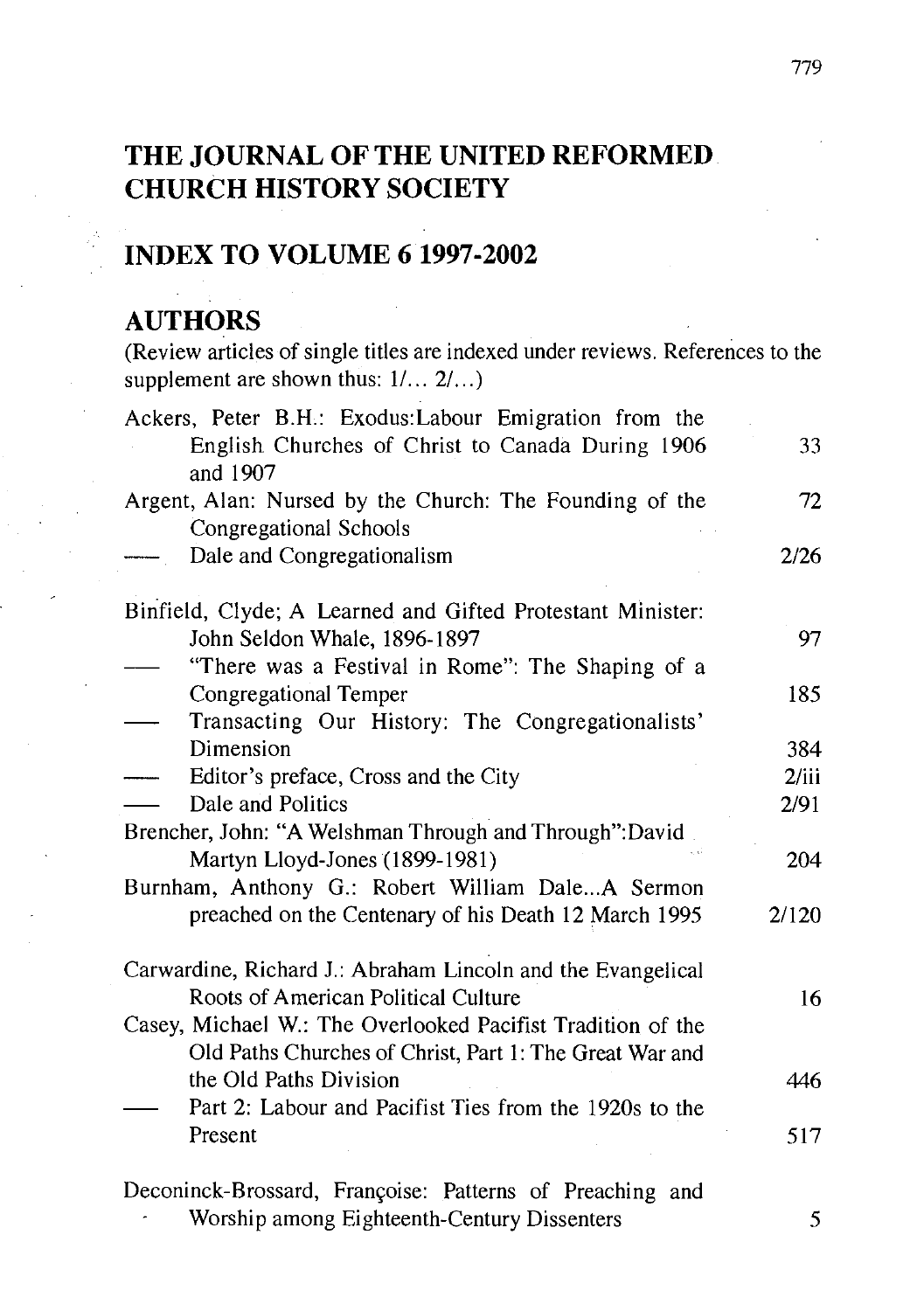| Doodson, Alberta Jean: The Presbyterians in Liverpool. Part 6:<br>A Survey 1945-1972                                                                                                                                            | 57   |
|---------------------------------------------------------------------------------------------------------------------------------------------------------------------------------------------------------------------------------|------|
| Farnie, Douglas A.: Money-Making and Charitable Endeavour:<br>John and Enriqueta Rylands of Manchester                                                                                                                          | 429  |
| Garnett, Jane: R.W. Dale and the Commercial Community<br>Glen, Robert: Launching a Clerical Career in Late Georgian<br>England: Nathaniel K. Pugsley - From Hoxton Academy                                                      | 2/67 |
| to Industrial Stockport                                                                                                                                                                                                         | 642  |
| Grant, Cyril H.: The Bristol Congregational Itinerant Society:<br>Sòme Personal Reminscences 1936-1941                                                                                                                          | 440  |
| Gunton, Colin: The Cross and the City: R.W. Dale and the<br>Doctrine of the Atonement                                                                                                                                           | 2/1  |
| Hale, Frederick: Quod est Veritas? The Misappropriation of<br>Religious and Athletics History in Chariots of Fire                                                                                                               | 46   |
| Hancock, W.C.R.: R.J. Campbell: Christianity interpreted as<br>Socialism                                                                                                                                                        | 619  |
| English Nonconformity and the Rise of Labour Politics<br>1893-1914                                                                                                                                                              | 682  |
| Hora, Mary: English Nonconformity and the Invention of<br>Tradition: Robert Vaughan and the Bicentenary of 1662<br>The Progress of the Intelligent, the Moral, and the<br>Kindly: Robert Vaughan's Celebration of Urban Culture | 409  |
| in The Age of Great Cities                                                                                                                                                                                                      | 496  |
| Kaye, Elaine: Benjamin Parsons of Ebley Chapel<br>From "Woman Minister" to "Minister"? One Hundred<br>Congregational Ministers Ordained between 1917 and                                                                        | 673  |
| 1972 in England and Wales                                                                                                                                                                                                       | 761  |
| Kirk, Brian: The Welmans of Poundisford Park                                                                                                                                                                                    | 404  |
| Emmanuel Harford (c.1641-1706): A note                                                                                                                                                                                          | 567  |
| Larsen, Timothy: Sex, Lies, and Victorians: The Case of<br>Newman Hall's Divorce                                                                                                                                                | 589  |
| Lewis, Marilyn: The Newton and Bull Papers at Lambeth<br>Palace Library<br>"The Anabaptist Washt and Washt, and Shrunk in the                                                                                                   | 298  |
| Washing": John Gibbs's Baptismal Controversies with<br>Richard Carpenter and Richard Davis, c.1652 and 1691-2                                                                                                                   | 632  |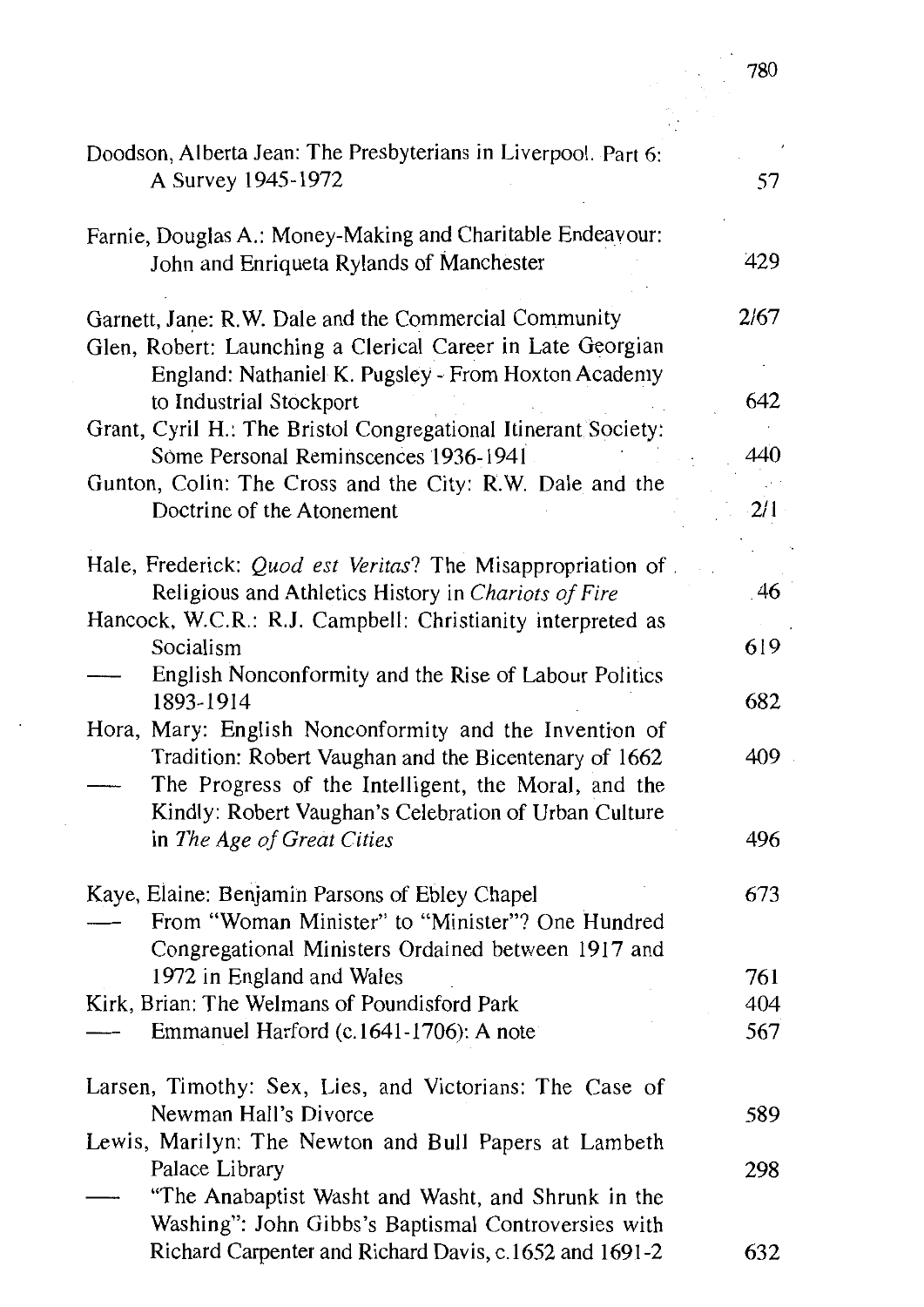| Mackerness, Eric D.: Beyond the Call of Duty: R.W. Dale's     |      |
|---------------------------------------------------------------|------|
| Conception of the Preaching Ministry                          | 2/55 |
| Marsh, Peter T.: For Christ and Secularism: R.W. Dale and the |      |
| Fight for Civic Education in Birmingham                       | 2/77 |
| Mayor, Stephen: The Crisis at Cheshunt College                | 336  |
| Zion, Manchester                                              | 503  |
| McLeod, Hugh: The Power of the Pulpit                         | 2/44 |
| Mercer, M.J.: New College, London: Its Origins and Opening    | 327  |
| Micklem, Caryl: A Corner of Rural Northamptonshire Fifty      |      |
| Years Ago                                                     | 710  |
| Mullan, David G.: The Royal Law of Liberty: A Reassessment    |      |
| of the Early Career of John Glass                             | 233  |
| Munden, Alan: Highbury College, Islington, 1826-1951          | 321  |
|                                                               |      |
| Neale, Elisabeth J.: Robert Halley (1796-1876)                | 273  |
| Thomas Rhondda Williams (1860-1945) and Brighton              |      |
| $(1910-1931)$                                                 | 596  |
| Norwood, Donald W.: Dale: the Pastor and Church Meeting       | 2/6  |
| Nuttall, Geoffrey F.: The Speldhurst Church Book              | 557  |
|                                                               |      |
| Orchard, Stephen: The Hymns of Isaac Watts                    | 155  |
| The Wilson Family and Derbyshire                              | 570  |
| A Letter of John Howe                                         | 720  |
|                                                               |      |
| Pope, Robert: R. Tudur Jones 1921-1998: Congregational        |      |
| Minister, Church Historian and Welsh Nationalist              | 529  |
| Porter, Andrew: The Council for World Mission and its         |      |
| Archival Legacy                                               | 346  |
|                                                               |      |
| Rack, Henry D.: The Rise of Evangelical Independency in       |      |
| Manchester                                                    | 724  |
| Richards, Christine: Dissent and the Weaver: George Eliot's   |      |
| Silas Marner                                                  | 483  |
| Roxburgh, Kenneth B.E.: Thomas Gillespie and Philip           |      |
| Doddridge                                                     | 262  |
| Royle, Edward: James Pigott Pritchett, Congregational Deacon  |      |
| and Architect                                                 | 743  |
| Rugg, Julie: Nonconformity and the Development of Early       |      |
| Cemeteries in England 1820-1850                               | 309  |
|                                                               |      |

 $\mathbf{r}$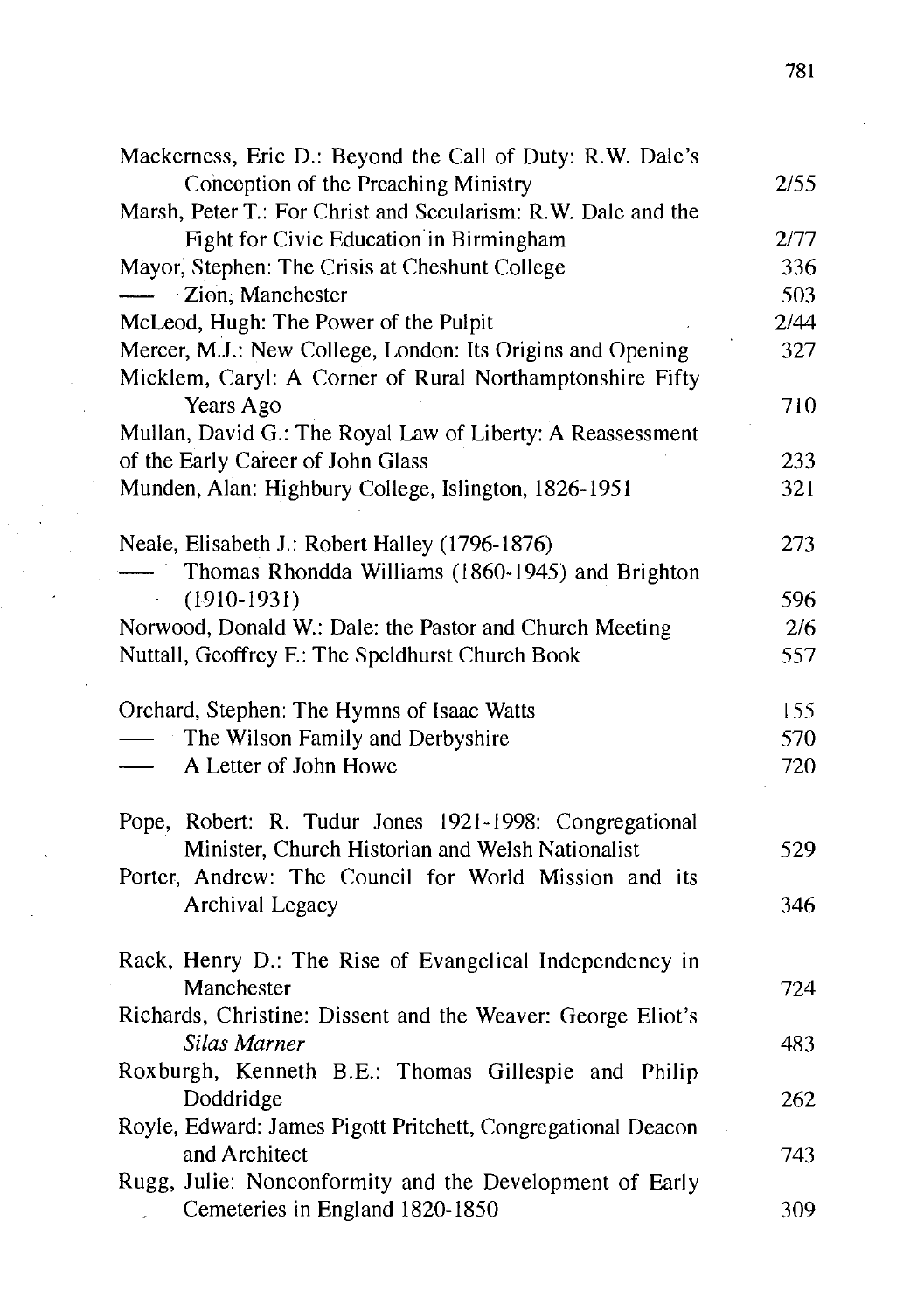| Sell, A.P.F.: Some Contemporaries (1995) and (1996)         | 66, 151       |
|-------------------------------------------------------------|---------------|
| Sprunger, Keith L.: A Case of Mistaken Identity: Hugh Peter |               |
| (The Strenuous Puritan) and Hugo Petri (The Strenuous       |               |
| Friesian)                                                   | 550           |
| Taylor, John H.: Monmouth's Rebellion - The Skeleton in the |               |
| Cupboard?                                                   | 398           |
| Thomas Slade Jones and Vincent Van Gogh: A Note             | 758           |
| Thompson, Andrew C.: What Isaac Watts and Philip Doddridge  |               |
| were doing when they were not Writing Hymns                 | 409           |
| Thompson, David M.: Reformed or United? Twenty-Five Years   |               |
| of The United Reformed Church                               | 131           |
| R.W. Dale in Context                                        | 2/16          |
| Thompson, John H.: A History of the Coward Trust. The First |               |
| Two Hundred and Fifty Years. 1738-1988<br>Supp 1            | 1998          |
| Tomes, Roger: The Social Conscience of Dissent c.1841       | $\cdot 167$ . |
| Tucker, Anthony: Nathaniel Micklem and the Ecumenical       |               |
| Movement                                                    | 700           |

## **OBITUARIES**

| Driver, Christopher Prout |     |
|---------------------------|-----|
| Gordon, Ella              | 294 |
| Ross, John Macdonald      |     |
| Sellers, Ian              | 71  |
| Welch, Edwin              | 154 |

## **ILLUSTRATIONS**

 $\sim$  10  $\sim$ 

| Coward Trust:                       |             |
|-------------------------------------|-------------|
| William Coward (1648-1738)          | Supp 1 1998 |
| Trustees' Minutes                   | $1/31 - 32$ |
| Isaac Watts                         |             |
| John Guyse                          |             |
| Daniel Neal                         |             |
| Dr Doddridge's Academy, Northampton |             |
| William Coward's personal estate    |             |
| Trustees' Accounts                  |             |
| David Jennings                      |             |

 $\overline{\phantom{a}}$ 

 $\bar{\mathbf{r}}$ 

 $\epsilon_{\rm{in}}$ 

 $\mathbb{Z}_2$  .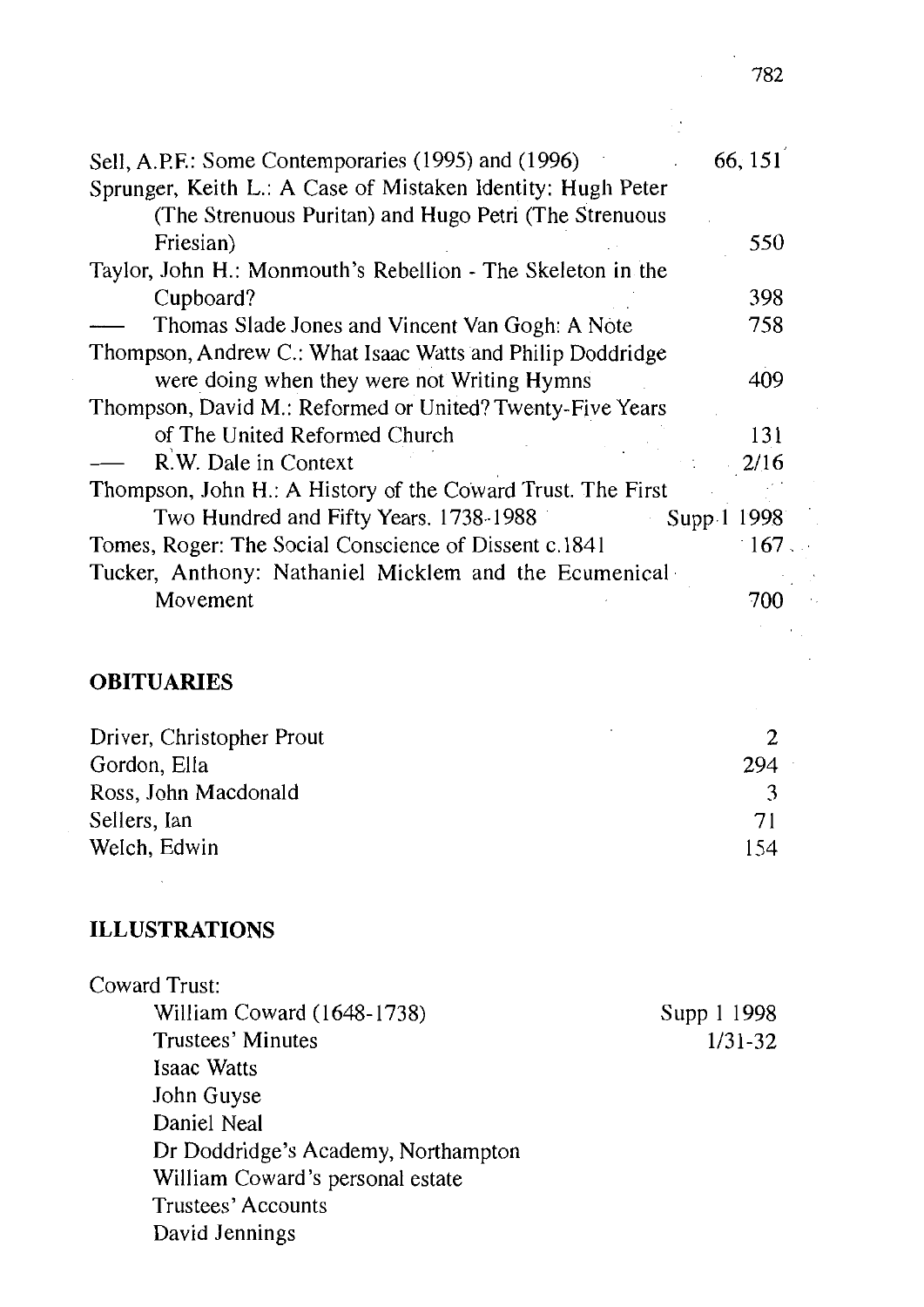| Joseph Paice                                         |                     |
|------------------------------------------------------|---------------------|
| Thomas Taylor                                        | 1/54-55             |
| Wymondley College                                    |                     |
| William Bengo Collyer                                |                     |
| Coward College, London                               |                     |
| Thomas Piper                                         |                     |
| John Stoughton                                       |                     |
| Thomas Binney                                        |                     |
| New College, Hampstead                               |                     |
| John Brown                                           | 1/94-95             |
| Peter Taylor Forsyth                                 |                     |
| John Daniel Jones                                    |                     |
| Sidney Berry                                         |                     |
| <b>Bernard Hennell</b>                               |                     |
| Photograph of Trustees' meeting December 1941        |                     |
| <b>Howard Stanley</b>                                |                     |
| John Huxtable                                        |                     |
| Robert Latham                                        |                     |
| Enriqueta Rylands c.1875                             | 431                 |
| Enriqueta Rylands c.1905                             | 436                 |
| Highbury College SW Front                            | 322                 |
| Highbury Park Training Institute                     | 326                 |
| Hillhouse Congregational Church, Hudderfield 1863-5  | 754                 |
| Lendal Independent Chapel, York 1816                 | 746                 |
| R.W. Dale                                            | Frontispiece Supp 2 |
| Salem Chapel, York 1839                              | 753                 |
| Turnham Green Congregational Church: Collecting Card |                     |
| and Iron Building                                    | 759                 |
| York Cemetery Chapel 1836-7                          | 749                 |

783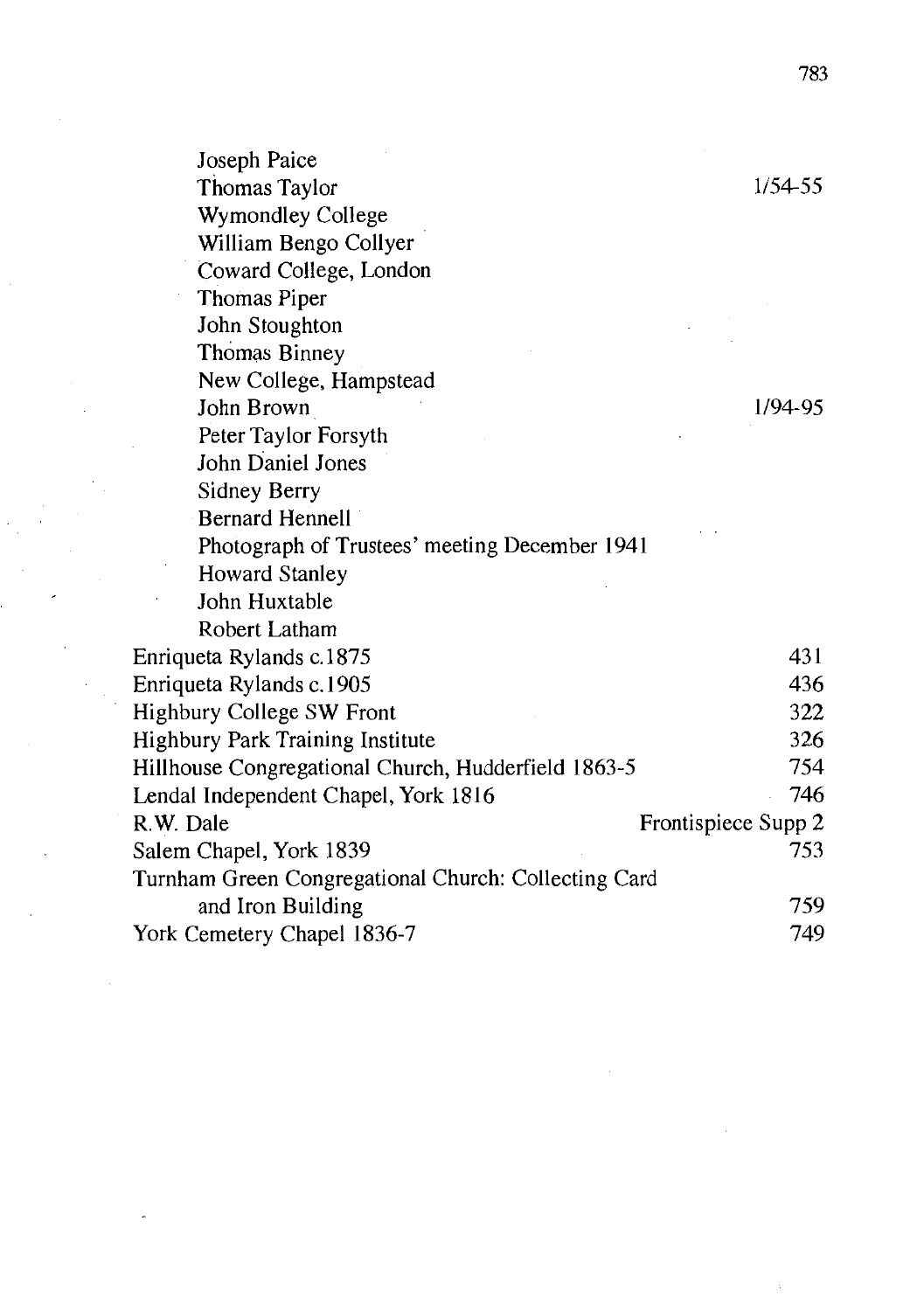#### **REVIEWS**

| Argent, A: Isaac Watts, Tinker, Pastor (1999)                               | 543 |
|-----------------------------------------------------------------------------|-----|
| Binfield, C and Patton, K.L.: A Public Meeting House in<br>Sheffield (2001) | 772 |
| Casey, Michael: Saddlebags, City Streets and Cyberspace:                    |     |
| A History of Preaching in the Churches of Christ (1995)                     | 63  |
| Clifford, Alan C.: Calvinus: Authentic Calvinism(1996)                      | 144 |
| Cornick, David: Under God's Good Hand (1998)                                | 299 |
| Cracknell, Kenneth: Justice, Courtesy and Love(1995).                       | 226 |
| Dale, R.W.: A Manual of Congregational Principles (1996 ed)                 | 146 |
| Davie, M.: British Quaker Theology since 1895 (1997)                        | 545 |
| Elkins, H.M. and Zaragoza, E.C.: Pulpit, Table and Song (1996)              | 377 |
| Farmer, H.H.: Reconciliation and Religion(1998 ed)                          | 375 |
| : Revelation and Religion (1999 ed)                                         | 717 |
| Fox, John: Tanning Barn to Church (Wheatley URC) (1997)                     | 773 |
| Gibbard, Noel: Griffith John: Apostle to Central China (1999)               | 381 |
| Gunton, Colin: Theology Through Preaching (2001)                            | 776 |
| Gyford, Janet: Public Spirit: Dissent in Witham & Essex (1999)              | 548 |
| Hamstra Jr, S. and Griffioen, A.J. (eds):<br>Reformed                       |     |
| Confessionalism in Nineteenth-Century America (1995)                        | 61  |
| Hood, George: Pilgrims in Mission 150 years of the English                  |     |
| Presbyterian Mission(1998)                                                  | 303 |
| Hughes, R.T.: Reviving the Ancient Faith: The Story of the                  |     |
| Churches of Christ in America (1996)                                        | 362 |
| James, John Angell: Christian Fellowship(ed Booth) (1997)                   | 302 |
| Kaye, Elaine: Mansfield College, Oxford(1996)                               | 148 |
| : For the work of Ministry: Northern College and its                        |     |
| Predecessors (1999)                                                         | 372 |
| Local Church Histories                                                      | 547 |

 $\overline{a}$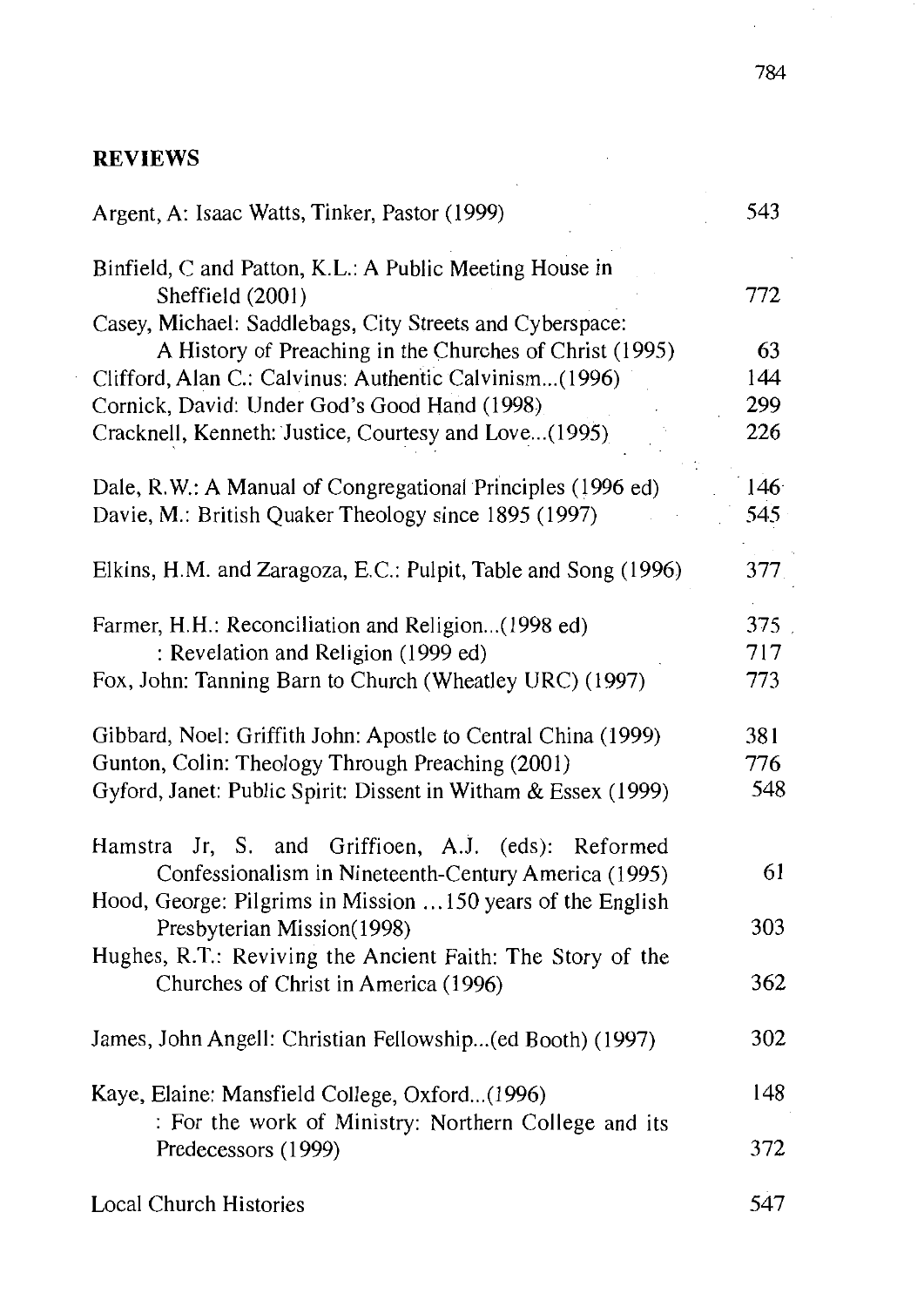| McKelvey, R.J.: The Millennium and the Book of Revelation                                       |     |
|-------------------------------------------------------------------------------------------------|-----|
| (1999)                                                                                          | 542 |
| : Recovering the Book of Revelation (2000)                                                      | 628 |
| Mast, G.A.: The Eucharistic Service of the Catholic Apostolic<br>Church and its influence(1999) | 377 |
|                                                                                                 |     |
| Oldstone-Moore, Christopher: Hugh Price Hughes (1999)                                           | 774 |
| Partridge, Christopher H.: H.H. Farmer's Theological                                            |     |
| Interpretation of Religion(1998)                                                                | 373 |
| Pickles, H.M.: Benjamin Ingram (nd)                                                             | 65  |
| Pope, Robert: Building Jerusalem: Nonconformity, Labour and                                     |     |
| the Social Question in Wales 1906-1939 (1998)                                                   | 380 |
| : Seeking God's Kingdom. The Nonconformist Social                                               |     |
| Gospel in Wales 1906-1939 (1999)                                                                | 629 |
| Primus, John H.: Richard Greenham: The Portrait of an                                           |     |
| Elizabethan Pastor (1998)                                                                       | 716 |
| Robinson, A. et al.: A Florentine Procession(1997)                                              | 150 |
| Rohrer, James R.: Keepers of the Covenant: Frontier Missions                                    |     |
| and the Decline of Congregationalism 1774-1818 (1995)                                           | 544 |
| Ruston, Alan: Obituaries and Marriages of Dissenting Ministers                                  |     |
| in the Gentleman's Magazine(1996)                                                               | 65  |
| Sell, A.P.F.: John Locke and the Eighteenth-Century Divines                                     |     |
| (1997)                                                                                          | 627 |
| Spinks, Bryan D. and Torrance I.R.: To Glorify God(1999)                                        | 460 |
| Stephens, Prescot: The Waldensian Story(1998)                                                   | 229 |
| Taylor, Joyce: Joseph Lancaster (nd)                                                            | 65  |
| Travell, John: Doctor of Souls. Leslie D. Weatherhead, 1893-                                    |     |
| 1976 (1999)                                                                                     | 465 |
| Vickers, John A.: A Dictionary of Methodism (2000)                                              | 774 |
| Welch, Edwin (ed): Sion Chapel, Ashbourne: Letters and                                          |     |
| Papers 1801-1817 (1998)                                                                         | 300 |
| Wentz, Richard E.: John Williamson Nevin(1997)                                                  | 303 |

 $\mathbf{z}^{(n)}$  and  $\mathbf{z}^{(n)}$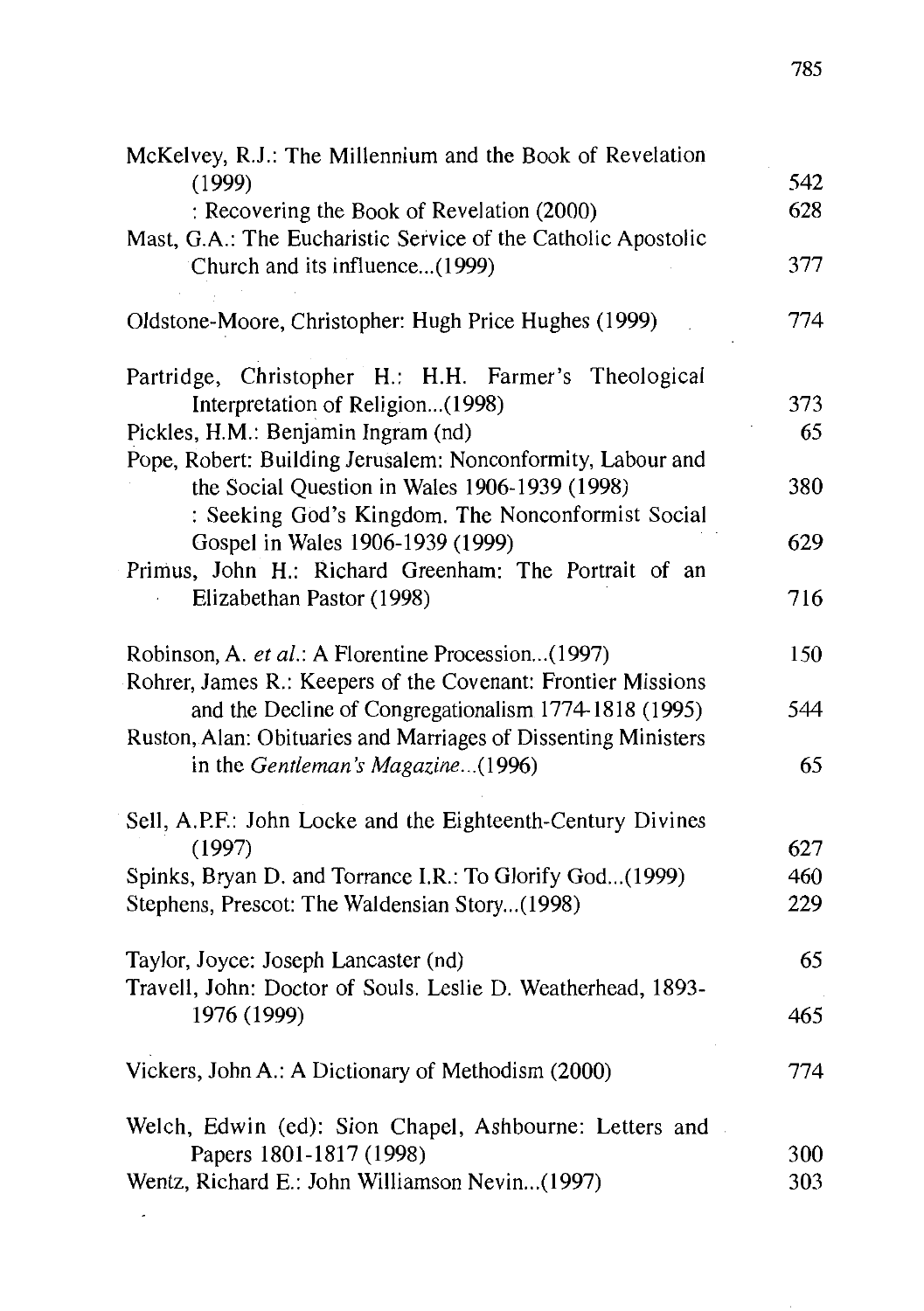#### **SUBJECTS**

| Abraham Lincoln and the Evangelical Roots of American<br>Political Culture by R.J. Carwardine | 16                |
|-----------------------------------------------------------------------------------------------|-------------------|
|                                                                                               |                   |
| Brighton and T. Rhondda Williams By Elisabeth J. Neale                                        | 596               |
| Bristol Congregational Itinerant Society, Reminiscences 1936-                                 |                   |
| 41 by Cyril H. Grant                                                                          | 440               |
| Bunhill Fielders (poem) by B.L. Pearce                                                        | inside cover 152f |
| Campbell, R.J.: Christianity Interpreted as Socialism by W.C.R.                               |                   |
| Hancock                                                                                       | 619               |
| Cemeteries, Early, in England and Nonconformity 1820-50 by                                    |                   |
| Julie Rugg                                                                                    | 309               |
| Chariots of Fire, Religious and Athletics History in, by                                      |                   |
| Frederick Hale                                                                                | 46                |
| Cheshunt College, The Crisis at, by Stephen Mayor                                             | 336               |
| Churches of Christ, Old Paths Division by Michael W. Casey                                    | 446, 517.         |
| [Congregational Historical Society]: Transacting Our History                                  |                   |
| by Clyde Binfield                                                                             | 384               |
| Congregational Schools, the Founding of, by Alan Argent                                       | 72                |
| Council for World Mission, and its Archives by A. Porter                                      | 346               |
| [Coward Trust] A History of the Coward Trust. The first Two                                   |                   |
| Hundred and Fifty Years. 1738-1988 by John H. Thompson                                        | Supp 1            |
| [Dale R.W.] Beyond the Call of Duty: R.W. Dale's Conception                                   |                   |
| of the Preaching Ministry by Eric D. Mackerness                                               | 2/55              |
| Dale and Congregationalism by Alan Argent                                                     | 2/26              |
| Dale and Politics by Clyde Binfield                                                           | 2/91              |
| Dale: the Pastor and Church Meeting by Donald W. Norwood                                      | 2/61              |
| For Christ and Secularism: R.W. Dale and the fight for Civic                                  |                   |
| Education in Birmingham by Peter T.Marsh                                                      | 2/77              |
| Robert William DaleA Sermon preached on the Centenary of                                      |                   |
| his Death 12 March 1995 by Anthony G. Burham                                                  | 2/120             |
| R.W. Dale and the Commercial Community by Jane Garnett                                        | 2/67              |
| R.W. Dale in Context by David M. Thompson                                                     | 2/16              |
| The Cross and the City: R.W. Dale and the Doctrine of the                                     |                   |
| Atonement by Colin Gunton                                                                     | 2/1               |
| The Power of the Pulpit by Hugh McLeod                                                        | 2/44              |
| Derbyshire, the Wilson Family and, by Stephen Orchard                                         | 570               |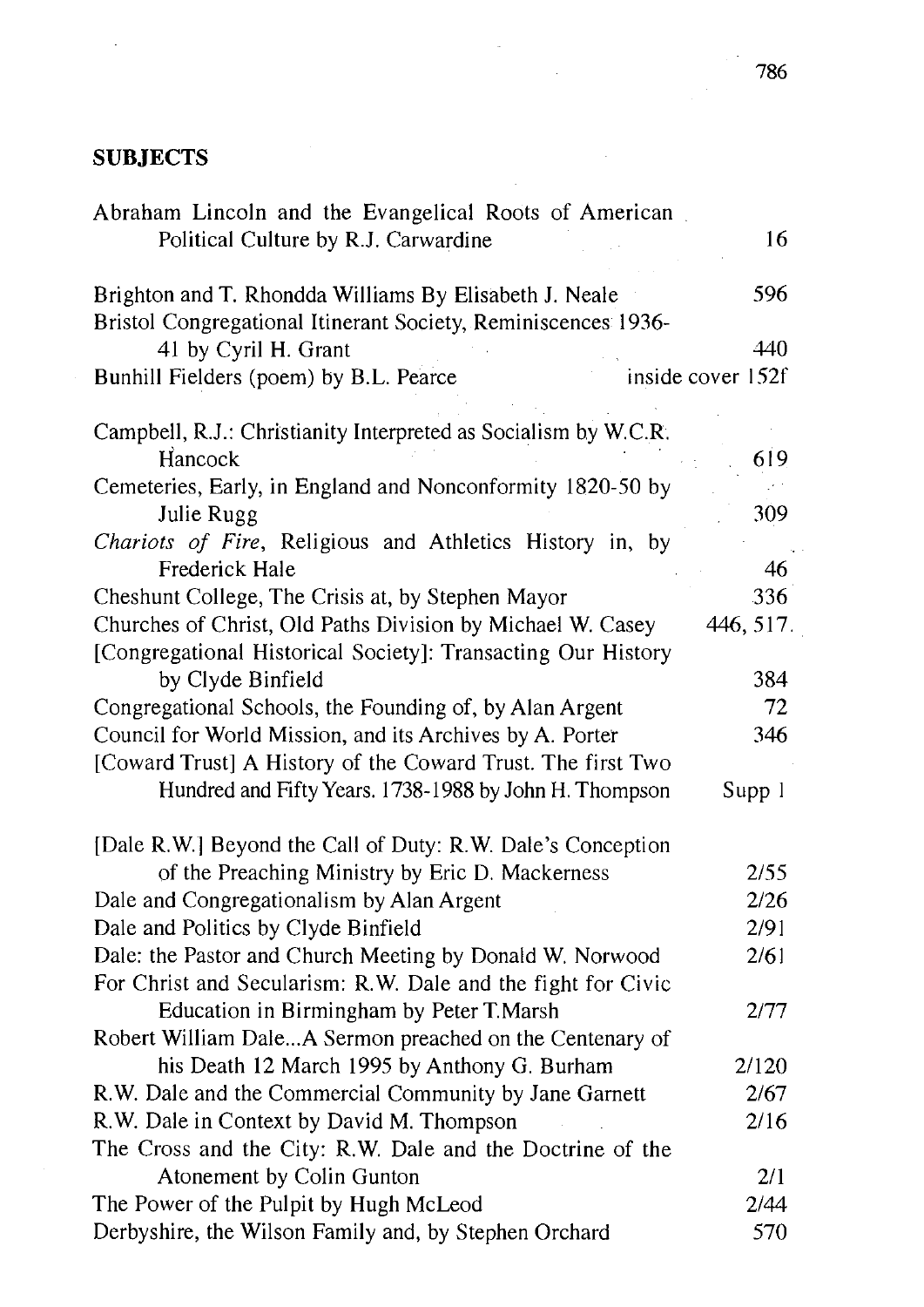| Doddridge, Philip and Thomas Gillespie by K.B.E. Roxburgh<br>Doddridge, Philip and Isaac Watts by Andrew C. Thompson | 262<br>469 |
|----------------------------------------------------------------------------------------------------------------------|------------|
| Ebley Chapel [Glos] and Benjamin Parsons by Elaine Kaye                                                              | 673        |
| Ecumenical Movement, Nathaniel Micklem and, by A Tucker<br>[Education] Nursed by the Church: The Founding of the     | 700        |
| Congregational Schools by Alan Argent<br>[Eliot, George]: Dissent and the WeaverSilas Marner by                      | 72         |
| <b>Christine Richards</b>                                                                                            | 483        |
| Exodus: Labour Emigration from the English Churches of<br>Christ to Canada 1906 and 1907 by P. Ackers                | 33         |
| [Forsyth, P.T.]: "There was a Festival in Rome"by Clyde                                                              |            |
| Binfield                                                                                                             | 185        |
| Gibbs, John, Baptismal Controversies with Richard Carpenter                                                          |            |
| and Richard Davis c.1652 and 1691-2 by M. Lewis                                                                      | 632        |
| Gillespie, Thomas, and Philip Doddridge by K.B.E. Roxburgh                                                           | 262        |
| Glass, John, A Reassessment of the Early Career of, by D.G.                                                          |            |
| Mullen                                                                                                               | 233        |
| Hall, Newman: Sex, Lies and Victorians: the case of Newman                                                           |            |
| Hall's Divorce by Timothy Larsen                                                                                     | 589        |
| Halley, Robert (1796-1876) by Elisabeth J. Neale                                                                     | 273        |
| Harford, Emmanuel (c.1641-1706), A Note by Brian Kirk                                                                | 567        |
| Highbury College, Islington 1826-1951 by Alan Munden                                                                 | 321        |
| Hymns of Isaac Watts, The by Stephen Orchard                                                                         | 155        |
| Jones, R. Tudur, (1921-98): Congregational Ministerby R.                                                             |            |
| Pope                                                                                                                 | 529        |
| Jones, Thomas Slade and Vincent van Gogh by J.H. Taylor                                                              | 758        |
| Labour Emigration from the English Churches of Christ to                                                             |            |
| Canada 1906-7 by Peter Ackers                                                                                        | 33         |
| Labour Politics, 1893-1914, and English Nonconformity by<br>W.C.R. Hancock                                           | 682        |
| Lambeth Palace Library, Newton and Bull Papers at, by M. Lewis                                                       | 298        |
| Liverpool, The Presbyterians in, 1945-72, by A.J. Doodson                                                            | 57         |
| Lloyd-Jones, David Martyn (1899-1981) by John Brencher                                                               | 204        |

 $\bar{\gamma}$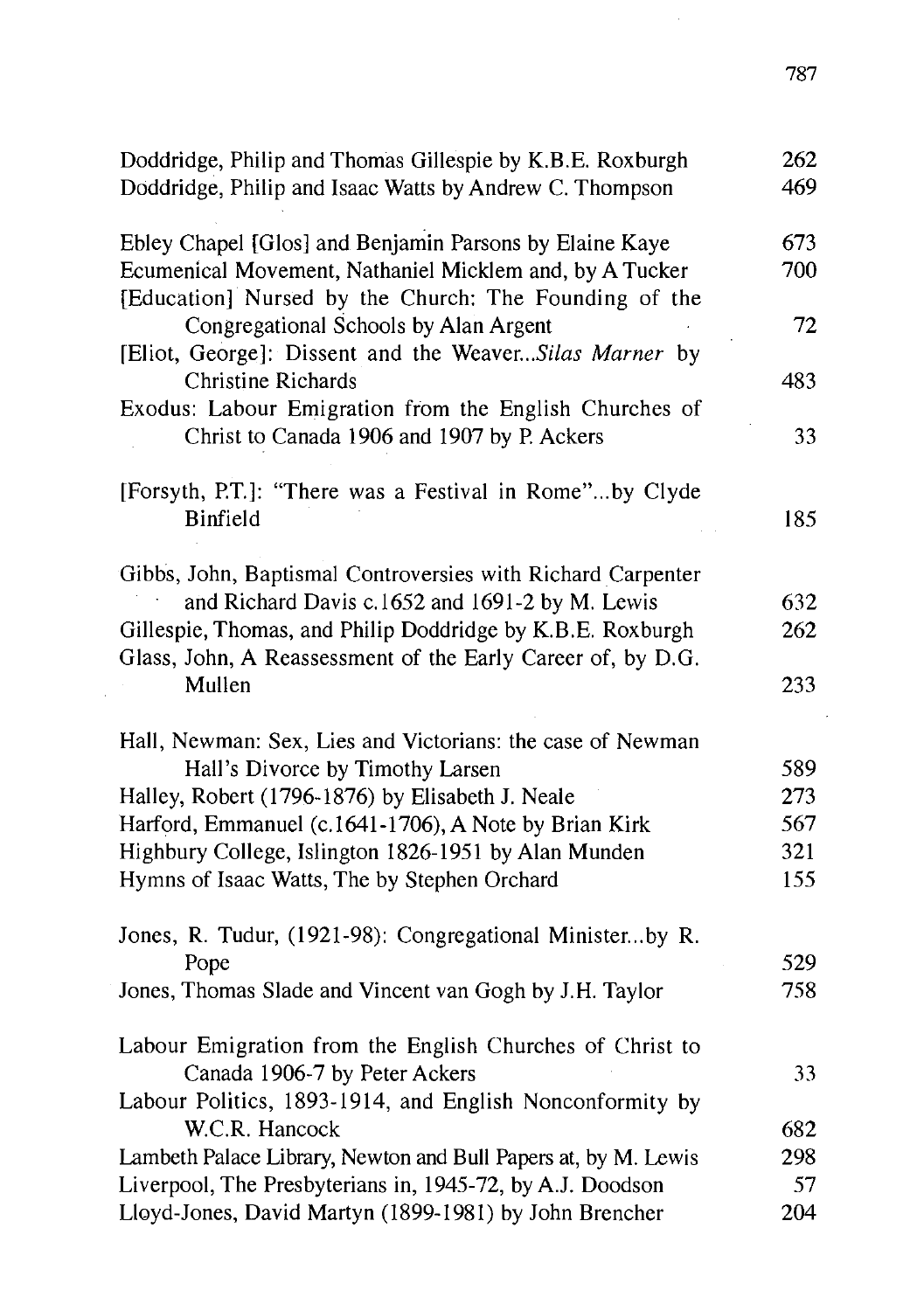| Manchester, The Rise of Evangelical Independency in, by                                                               |          |
|-----------------------------------------------------------------------------------------------------------------------|----------|
| Henry D. Rack                                                                                                         | 724      |
| ,Zion by Stephen Mayor                                                                                                | 503      |
| Micklem, Nathaniel, and the Ecumenical Movement by A. Tucker                                                          | 700      |
| Monmouth's Rebellionby John H. Taylor                                                                                 | 398      |
| New College, London: Its Origins and Opening by M.J. Mercer<br>Newton and Bull Papers at Lambeth Palace Library by M. | 327      |
| Lewis                                                                                                                 | 298      |
| Nonconformity and the Development of Early Cemeteries in<br>England 1820-50 by Julie Rugg                             | 309      |
| English, and the rise of Labour Politics 1893-1914 by                                                                 |          |
| W.C.R. Hancock                                                                                                        | 682      |
| Old Paths Churches of Christ and the Great War by M.W. Casey                                                          | 446      |
| from the 1920s to the present by M.W. Casey                                                                           | 517      |
| [Oundle] A Corner of Rural Northants 50 Years Ago by Caryl                                                            |          |
| Micklem                                                                                                               | 710      |
|                                                                                                                       |          |
| Pacifist Tradition of the Old Paths Churches of Christ by M.W.                                                        |          |
| Casey                                                                                                                 | 446, 517 |
| Parsons, Benjamin, of Ebley Chapel by Elaine Kaye                                                                     | 673      |
| Patterns of Preaching and Worship among 18th century                                                                  |          |
| Dissenters by F. Deconinck-Brosssard                                                                                  | 5        |
| Peter, Hugh (1598-1660) and Huigh Peter (c.1575-c.1650) by                                                            |          |
| Keith L. Sprunger                                                                                                     | 550      |
| Proundisford Park [Somerset], The Welmans of, by B. Kirk                                                              | 404      |
| Presbyterians in Liverpool, 1945-72 by A.J. Doodson                                                                   | 57       |
| Pritchett, James Pigott, Congregational Deacon and Architect                                                          |          |
| by Edward Royle                                                                                                       | 743      |
| Pugsley, Nathaniel K.: From Hoxton Academy to Industrial                                                              |          |
| Stockport by Robert Glen                                                                                              | 642      |
| Quod est Veritas? The Misappropriation of History in                                                                  |          |
| Chariots of Fire by Frederick Hale                                                                                    | 46       |
|                                                                                                                       |          |
| [Roman Catholicism and Dissent] "There was a Festival in                                                              |          |
| Rome" by Clyde Binfield                                                                                               | 185      |
| Rylands, John and Enriqueta, of Manchester by D.A. Farnie                                                             | 429      |